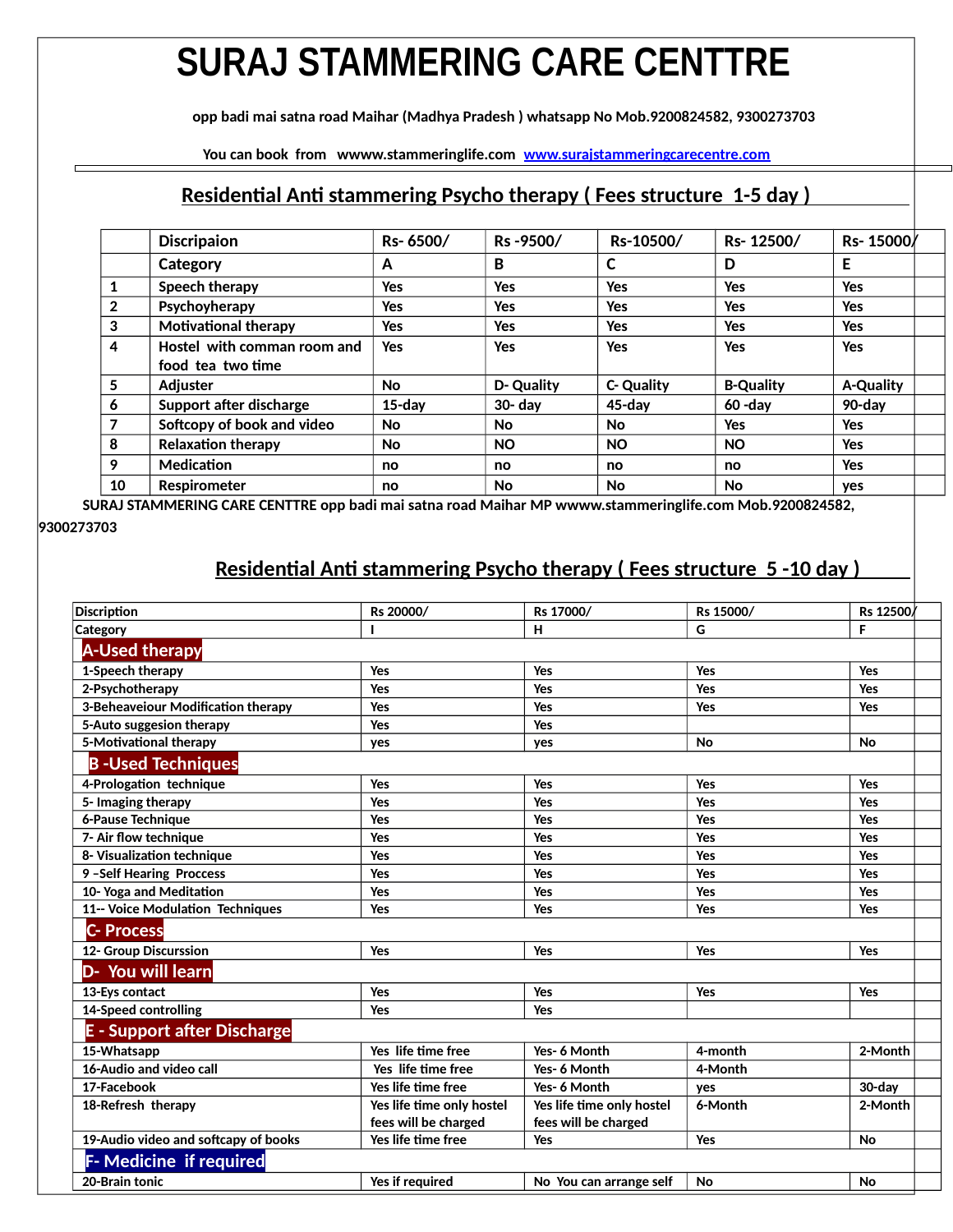| 21-Anti anxiety                                            | Yes, if required         | No, You can arrange self | <b>No</b>                | N <sub>0</sub> |
|------------------------------------------------------------|--------------------------|--------------------------|--------------------------|----------------|
| 22-Relaxation and hypertension related                     | Yes if required          | No You can arrange self  | <b>NO</b>                | No             |
| <b>G-Tool and Devices</b>                                  |                          |                          |                          |                |
| 23-Practice book                                           | Yes included             | yes                      | <b>Yes</b>               | yes            |
| 24-Respirometer                                            | Yes incuded              | ves                      | yes                      | <b>No</b>      |
| 25-Adjuster                                                | A Quality                | <b>B</b> Quality         | C Quality                | No             |
| <b>G-Hostel and mess</b>                                   |                          |                          |                          |                |
| 26-Two Time food and tea                                   | Yes                      | Yes                      | yes                      | Yes            |
| 26-Room bad, pillow blacket water cool<br><b>&amp;worm</b> | Yes coman room           | Yes coman room           | yes                      | yes            |
| 28- - After one month fees                                 | Only hostel fees charged | Only hostel fees charged | Only hostel fees charged | Hostel only    |

 **SURAJ STAMMERING CARE CENTTRE opp badi mai satna road Maihar MP wwww.stammeringlife.com Mob.9200824582, 9300273703**

#### **Residential Anti stammering Psycho therapy ( Fees structure 10-15 day )**

| <b>Discription</b>                          | Rs 25000/                 | Rs 22000/                 | Rs 20000/ | Rs 18000/      |  |  |  |  |
|---------------------------------------------|---------------------------|---------------------------|-----------|----------------|--|--|--|--|
| <b>Category</b>                             | м                         | L                         | К         | л              |  |  |  |  |
| <b>A-Used therapy</b>                       |                           |                           |           |                |  |  |  |  |
| 1-Speech therapy                            | Yes                       | Yes                       | Yes       | Yes            |  |  |  |  |
| 2-Psychotherapy                             | Yes                       | Yes                       | Yes       | Yes            |  |  |  |  |
| 3-Beheaveiour Modification therapy          | Yes                       | Yes                       | Yes       | Yes            |  |  |  |  |
| 4-Auto suggesion therapy                    | Yes                       | Yes                       |           |                |  |  |  |  |
| 5-Motivational therapy                      | yes                       | yes                       | No        | No             |  |  |  |  |
| <b>B-Used Techniques</b>                    |                           |                           |           |                |  |  |  |  |
| 6- Bouncing technique                       | Yes if required           | Yes                       | Yes       | Yes            |  |  |  |  |
| 7-Prologation technique                     | Yes                       | Yes                       | Yes       | Yes            |  |  |  |  |
| 3- Imaging therapy                          | Yes                       | Yes                       | Yes       | Yes            |  |  |  |  |
| 4-Pause Technique                           | Yes                       | Yes                       | Yes       | Yes            |  |  |  |  |
| 5- Black management technique               | Yes                       | Yes                       | Yes       | Yes            |  |  |  |  |
| 6- Air flow technique                       | Yes                       | Yes                       | Yes       | Yes            |  |  |  |  |
| 7- Visualization technique                  | Yes                       | Yes                       | Yes       | Yes            |  |  |  |  |
| 08 - Self Hearing Proccess                  | Yes                       | Yes                       | Yes       | Yes            |  |  |  |  |
| 09 Yoga and Meditation                      | Yes                       | Yes                       | Yes       | Yes            |  |  |  |  |
| 10-- Voice Modulation Techniques            | Yes                       | Yes                       | Yes       | Yes            |  |  |  |  |
| <b>C-Process</b>                            |                           |                           |           |                |  |  |  |  |
| <b>11-Indoor Practice</b>                   | Yes                       | Yes                       | yes       | Yes            |  |  |  |  |
| 12-Out door Practice                        | Yes                       | Yes                       | Self      | Self           |  |  |  |  |
| 13- Group Discurssion                       | Yes                       | Yes                       | Yes       | Yes            |  |  |  |  |
| 14- Block bord Teaching                     | Yes                       | Yes                       |           |                |  |  |  |  |
| D- You will learn                           |                           |                           |           |                |  |  |  |  |
| 15-Eys contact                              | Yes                       | Yes                       | Yes       | Yes            |  |  |  |  |
| 16-Speed controlling                        | Yes                       | Yes                       |           |                |  |  |  |  |
| 17--Talking on mobile                       | Yes                       | Yes                       | Yes       | Yes            |  |  |  |  |
| 18-- talking from strengers                 | Yes                       | Yes                       | yes       | yes            |  |  |  |  |
| 19--Taklking in markket ticket window, bank | Yes                       | Yes                       |           |                |  |  |  |  |
| counter, electric bill etc                  |                           |                           |           |                |  |  |  |  |
| <b>E</b> - Support after Discharge          |                           |                           |           |                |  |  |  |  |
| 20-Whatsapp                                 | Yes life time free        | Yes- 6 Month              | 4-month   | 2-Month        |  |  |  |  |
| 21- Audio and video call                    | Yes life time free        | Yes- 6 Month              | 4-Month   |                |  |  |  |  |
| 22-Facebook                                 | Yes life time free        | Yes- 6 Month              | yes       | 30-day         |  |  |  |  |
| 23-Refresh therapy                          | Yes life time only hostel | Yes life time only hostel | 6-Month   | 2-Month        |  |  |  |  |
|                                             | fees will be charged      | fees will be charged      |           |                |  |  |  |  |
| 24-Audio video and softcapy of books        | Yes life time free        | Yes                       | Yes       | No.            |  |  |  |  |
| <b>F-Medicine if required</b>               |                           |                           |           |                |  |  |  |  |
| 25-Brain tonic                              | Yes if required           | No You can arrange self   | No        | No             |  |  |  |  |
| 26-Anti anxiety                             | Yes, if required          | No, You can arrange self  | No        | N <sub>0</sub> |  |  |  |  |
| 27-Relaxation and hypertension related      | Yes if required           | No You can arrange self   | <b>NO</b> | No             |  |  |  |  |
| <b>G-Tool and Devices</b>                   |                           |                           |           |                |  |  |  |  |
| 28-Practice book                            | Yes included              | yes                       | Yes       | yes            |  |  |  |  |
|                                             |                           |                           |           |                |  |  |  |  |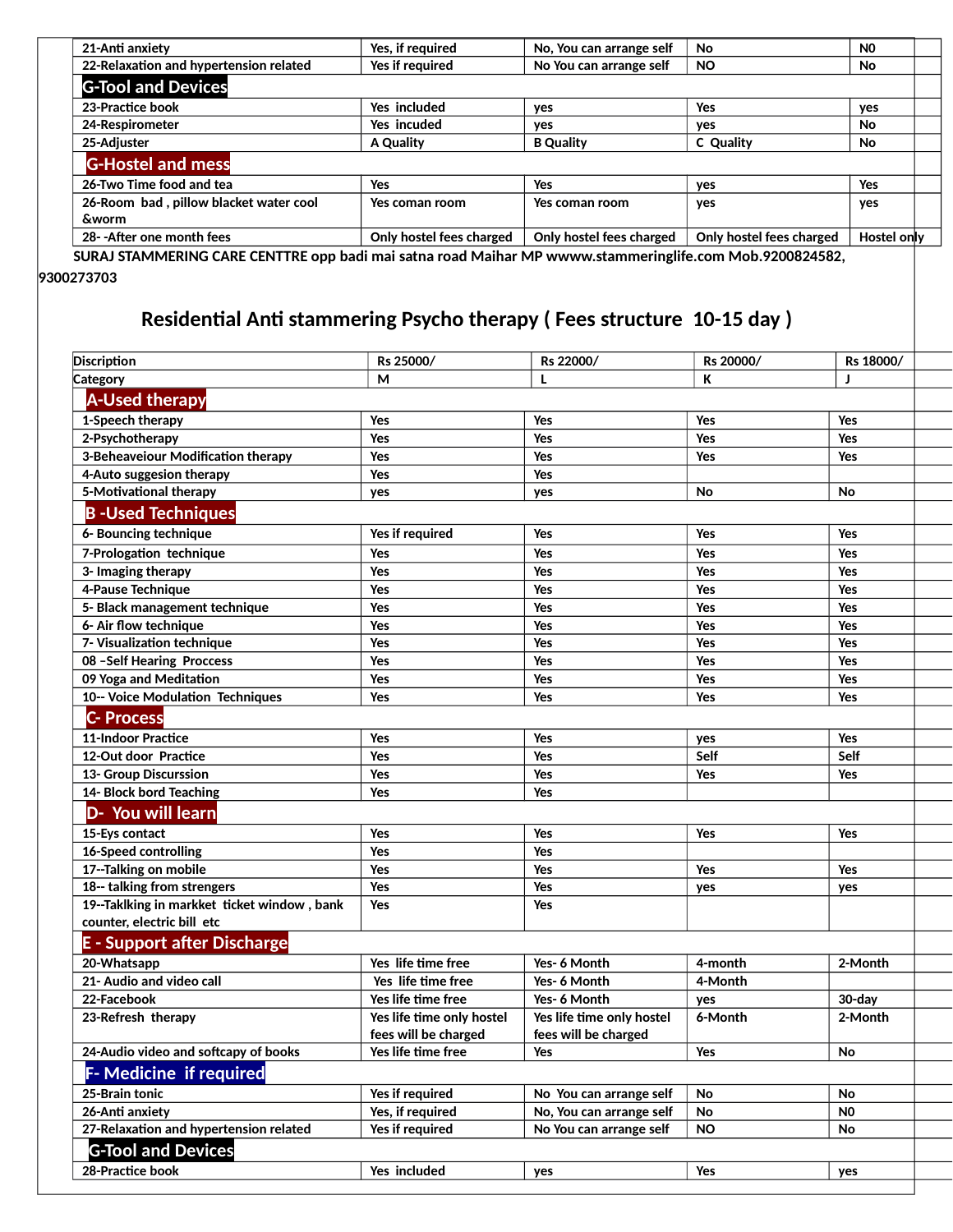| 29-Respirometer                        | Yes incuded           | ves                   | ves                   | No                |  |
|----------------------------------------|-----------------------|-----------------------|-----------------------|-------------------|--|
| 30-Adiuster                            | A quality             | <b>B-Quality</b>      | <b>C</b> Quality      | No                |  |
| <b>G-Hostel and mess</b>               |                       |                       |                       |                   |  |
| 31-Two Time food and tea               | Yes                   | Yes                   | ves                   | Yes               |  |
| 32-Room bad, pillow blacket water cool | Yes coman room        | Yes coman room        | yes                   | yes               |  |
| <b>&amp;worm</b>                       |                       |                       |                       |                   |  |
| 33-After 15fees                        | Differece will by pay | Differece will by pay | Differece will by pay | Differece will by |  |
|                                        |                       |                       |                       | pay               |  |

 **SURAJ STAMMERING CARE CENTTRE opp badi mai satna road Maihar MP wwww.stammeringlife.com Mob.9200824582, 9300273703** 

#### **Residential Anti stammering Psycho therapy ( Fees structure 15-20 day )**

| <b>Discription</b>                    | Rs 27000/Q                | Rs 25000/P                | Rs 22000/O | Rs 21000/N |
|---------------------------------------|---------------------------|---------------------------|------------|------------|
| Category                              | Q                         | P                         | O          | N          |
| <b>A-Used therapy</b>                 |                           |                           |            |            |
| 1-Speech therapy                      | Yes                       | Yes                       | Yes        | Yes        |
| 2-Psychotherapy                       | Yes                       | Yes                       | Yes        | Yes        |
| 3-Hypnotherapy                        | Yes                       | Yes                       | Yes        | Yes        |
| 4-Beheaveiour Modification therapy    | Yes                       | Yes                       | Yes        | Yes        |
| 5-Auto suggesion therapy              | Yes                       | Yes                       |            |            |
| <b>6-Acupressure Therapy</b>          | yes                       | yes                       | No         | <b>NO</b>  |
| 7-Motivational therapy                | yes                       | yes                       | No         | No         |
| <b>B-Used Techniques</b>              |                           |                           |            |            |
| 8- Bouncing technique                 | Yes if required           | Yes                       | Yes        | Yes        |
| 9-Prologation technique               | Yes                       | Yes                       | Yes        | Yes        |
| 10- Imaging therapy                   | Yes                       | Yes                       | Yes        | Yes        |
| <b>11-Pause Technique</b>             | Yes                       | Yes                       | Yes        | Yes        |
| 12- Black management technique        | Yes                       | Yes                       | Yes        | Yes        |
| 13- Air flow technique                | Yes                       | Yes                       | Yes        | Yes        |
| 14- Visualization technique           | Yes                       | Yes                       | Yes        | Yes        |
| 15 - Self Hearing Proccess            | Yes                       | Yes                       | Yes        | Yes        |
| 16 Yoga and Meditation                | Yes                       | Yes                       | Yes        | Yes        |
| 17-- Voice Modulation Techniques      | Yes                       | Yes                       | Yes        | Yes        |
| 18- Block correction Techniques       | yes                       | yes                       | yes        | yes        |
| <b>C- Process</b>                     |                           |                           |            |            |
| <b>19-Indoor Practice</b>             | Yes                       | Yes                       | yes        | Yes        |
| 21-Out door Practice                  | Yes                       | Yes                       | Self       | Self       |
| 22- Group Discurssion                 | Yes                       | Yes                       | Yes        | Yes        |
| 23- Block bord Teaching               | Yes                       | Yes                       |            |            |
| D- You will learn                     |                           |                           |            |            |
| 24-Eys contact                        | Yes                       | Yes                       | Yes        | Yes        |
| 25-Speed controlling                  | Yes                       | Yes                       |            |            |
| 26--Proper combination between brain  | Yes                       | Yes                       | Yes        | <b>Yes</b> |
| thouts and speech organs              |                           |                           |            |            |
| 27-Talking on mobile                  | Yes                       | Yes                       | Yes        | Yes        |
| 27- talking from strengers            | Yes                       | Yes                       | yes        | yes        |
| <b>E</b> - Support after Discharge    |                           |                           |            |            |
| 28-Whatsapp                           | Yes life time free        | Yes- 6 Month              | 4-month    | 2-Month    |
| 29-Audio and video call               | Yes life time free        | Yes- 6 Month              | 4-Month    |            |
| 30-Facebook                           | Yes life time free        | Yes- 6 Month              | yes        | 30-day     |
| 31-Refresh therapy                    | Yes life time only hostel | Yes life time only hostel | 6-Month    | 2-Month    |
|                                       | fees will be charged      | fees will be charged      |            |            |
| 32-Audio video and softcapy of books  | Yes life time free        | Yes                       | Yes        | No         |
| <b>F-Medicine if required</b>         |                           |                           |            |            |
| 33-Brain tonic                        | Yes if required           | No You can arrange self   | No         | No         |
| 34-Anti anxiety                       | Yes, if required          | No, You can arrange self  | No         | N0         |
| 3-Relaxation and hypertension related | Yes if required           | No You can arrange self   | NO.        | No         |
| <b>G-Tool and Devices</b>             |                           |                           |            |            |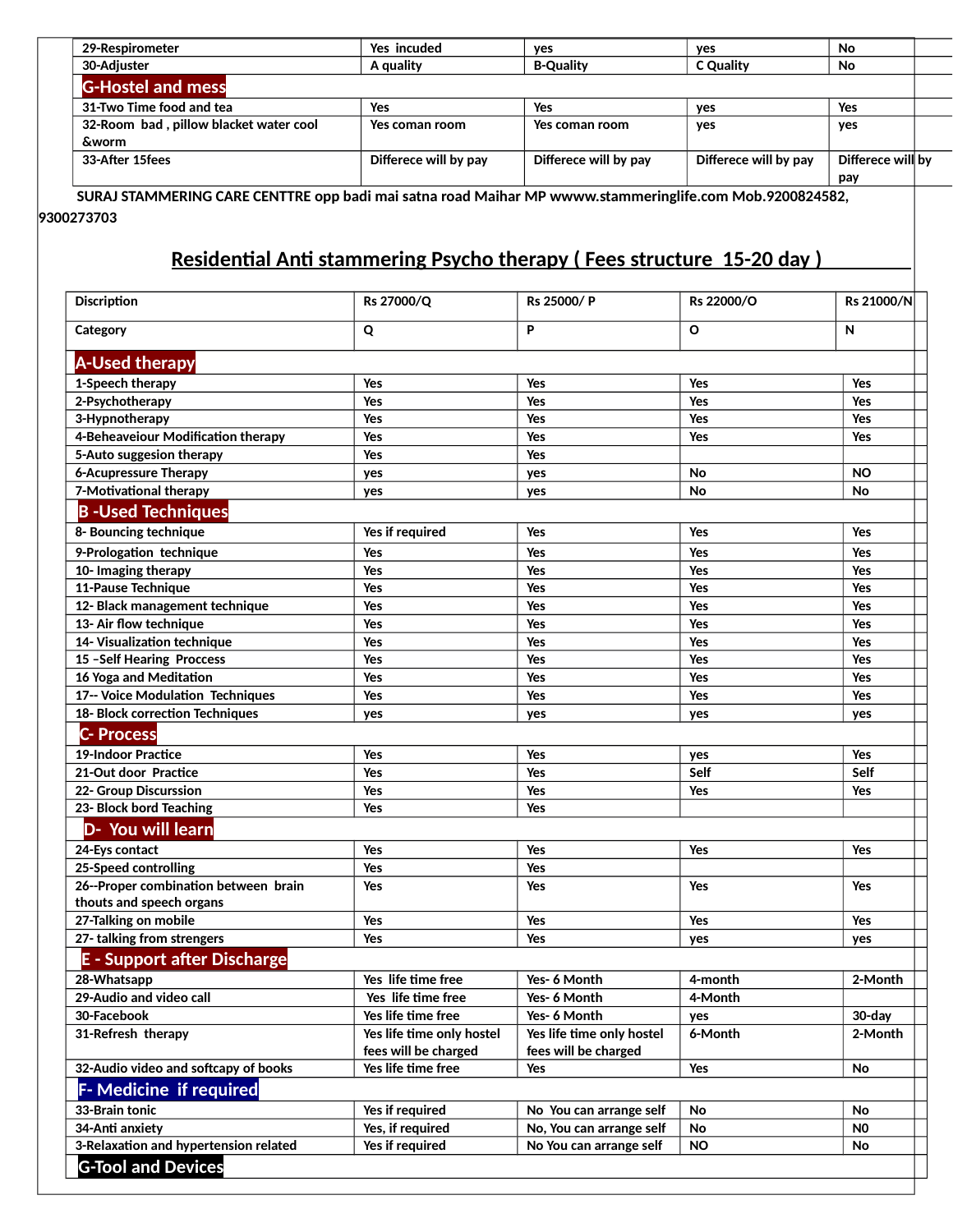| 35-Practice book                                                                                         | Yes included             | yes                      | Yes                      | yes         |  |
|----------------------------------------------------------------------------------------------------------|--------------------------|--------------------------|--------------------------|-------------|--|
| 36-Respirometer                                                                                          | Yes incuded              | ves                      | ves                      | No          |  |
| 37-Adiuster                                                                                              | A quality                | <b>B</b> Quality         | No                       | No          |  |
| <b>G-Hostel and mess</b>                                                                                 |                          |                          |                          |             |  |
| 38-Two Time food and tea                                                                                 | Yes                      | Yes                      | ves                      | Yes         |  |
| 39-Room bad, pillow blacket water cool                                                                   | Yes coman room           | Yes coman room           | ves                      | yes         |  |
| &worm                                                                                                    |                          |                          |                          |             |  |
| 40-After one month fees                                                                                  | Only hostel fees charged | Only hostel fees charged | Only hostel fees charged | Hostel only |  |
| SLIRA I STAMMERING CARE CENTTRE onn badi mai satna road Maibar MD wwww stammeringlife com Mob 9200824582 |                          |                          |                          |             |  |

 **SURAJ STAMMERING CARE CENTTRE opp badi mai satna road Maihar MP wwww.stammeringlife.com Mob.9200824582, 9300273703**

#### **Residential Anti stammering Psycho therapy ( Fees structure 20 -30 day )**

| <b>Discription</b>                                               | Rs 32000/                 | Rs 30000/                 | Rs 26000  | Rs 24000       |
|------------------------------------------------------------------|---------------------------|---------------------------|-----------|----------------|
| Category                                                         | R                         | S                         | т         | U              |
| 1-OPD, consultant, and Pre Psychotherapy                         | Yes                       | Yes                       | <b>NO</b> | <b>NO</b>      |
| <b>A-Used therapy</b>                                            |                           |                           |           |                |
| 2-Speech therapy                                                 | Yes                       | Yes                       | Yes       | Yes            |
| 3-Psychotherapy                                                  | Yes                       | Yes                       | Yes       | Yes            |
| 4-Hypnotherapy                                                   | Yes                       | Yes                       | Yes       | Yes            |
| 5-Beheaveiour Modification therapy                               | Yes                       | Yes                       | Yes       | Yes            |
| 6-Auto suggesion therapy                                         | Yes                       | Yes                       |           |                |
| <b>7-Acupressure Therapy</b>                                     | yes                       | yes                       | No        | <b>NO</b>      |
| 8-Motivational therapy                                           | yes                       | yes                       | No        | No             |
| <b>B-Used Techniques</b>                                         |                           |                           |           |                |
| 9- Bouncing technique                                            | Yes if required           | Yes                       | Yes       | Yes            |
| 10-Prologation technique                                         | Yes                       | Yes                       | Yes       | Yes            |
| 11- Imaging therapy                                              | Yes                       | Yes                       | Yes       | Yes            |
| 12-Pause Technique                                               | Yes                       | Yes                       | Yes       | Yes            |
| 13- Black management technique                                   | Yes                       | Yes                       | Yes       | Yes            |
| 14- Air flow technique                                           | Yes                       | Yes                       | Yes       | Yes            |
| 15- Visualization technique                                      | Yes                       | Yes                       | Yes       | Yes            |
| 16 -Self Hearing Proccess                                        | Yes                       | Yes                       | Yes       | Yes            |
| 17 - Yoga and Meditation                                         | Yes                       | Yes                       | Yes       | Yes            |
| 18-- Voice Modulation Techniques                                 | Yes                       | Yes                       | Yes       | Yes            |
| 19- Block correction Techniques                                  | yes                       | yes                       | yes       | yes            |
| <b>C-Process</b>                                                 |                           |                           |           |                |
| 20-Indoor Practice                                               | Yes                       | Yes                       | yes       | Yes            |
| 21-Out door Practice                                             | Yes                       | Yes                       | Self      | Self           |
| 22- Group Discurssion                                            | Yes                       | Yes                       | Yes       | Yes            |
| 23-Stage Lucture                                                 | Yes                       | Yes                       | Yes       | Yes            |
| 24- Block bord Teaching                                          | Yes                       | Yes                       | yes       | yes            |
| D- You will learn                                                |                           |                           |           |                |
| 25-Eys contact                                                   | Yes                       | Yes                       | Yes       | Yes            |
| 26-Speed controlling                                             | <b>Yes</b>                | Yes                       |           |                |
| 27--Proper combination between brain<br>thouts and speech organs | Yes                       | Yes                       | Yes       | Yes            |
| 28-Talking on mobile                                             | Yes                       | Yes                       | Yes       | Yes            |
| 29- talking from strengers                                       | Yes                       | Yes                       |           |                |
| 30-Taklking in markket ticket window, bank                       | <b>Yes</b>                | Yes                       | yes       | yes            |
| counter, electric bill etc                                       |                           |                           |           |                |
| <b>E</b> - Support after Discharge                               |                           |                           |           |                |
|                                                                  | Yes life time free        | Yes- 6 Month              | 4-month   | 2-Month        |
| 31-Whatsapp<br>32-Audio and video call                           | Yes life time free        | Yes- 6 Month              | 4-Month   |                |
| 32-Facebook                                                      | Yes life time free        | Yes- 6 Month              | yes       | 30-day         |
| 33-Refresh therapy                                               | Yes life time only hostel | Yes life time only hostel | 6-Month   | 2-Month        |
|                                                                  | fees will be charged      | fees will be charged      |           |                |
| 34-Audio video and softcapy of books                             | Yes life time free        | Yes                       | Yes       | No             |
| <b>F-Medicine if required</b>                                    |                           |                           |           |                |
| 35-Brain tonic                                                   | Yes if required           | No You can arrange self   | No        | No             |
| 36--Anti anxiety                                                 | Yes, if required          | No, You can arrange self  | No        | N <sub>0</sub> |